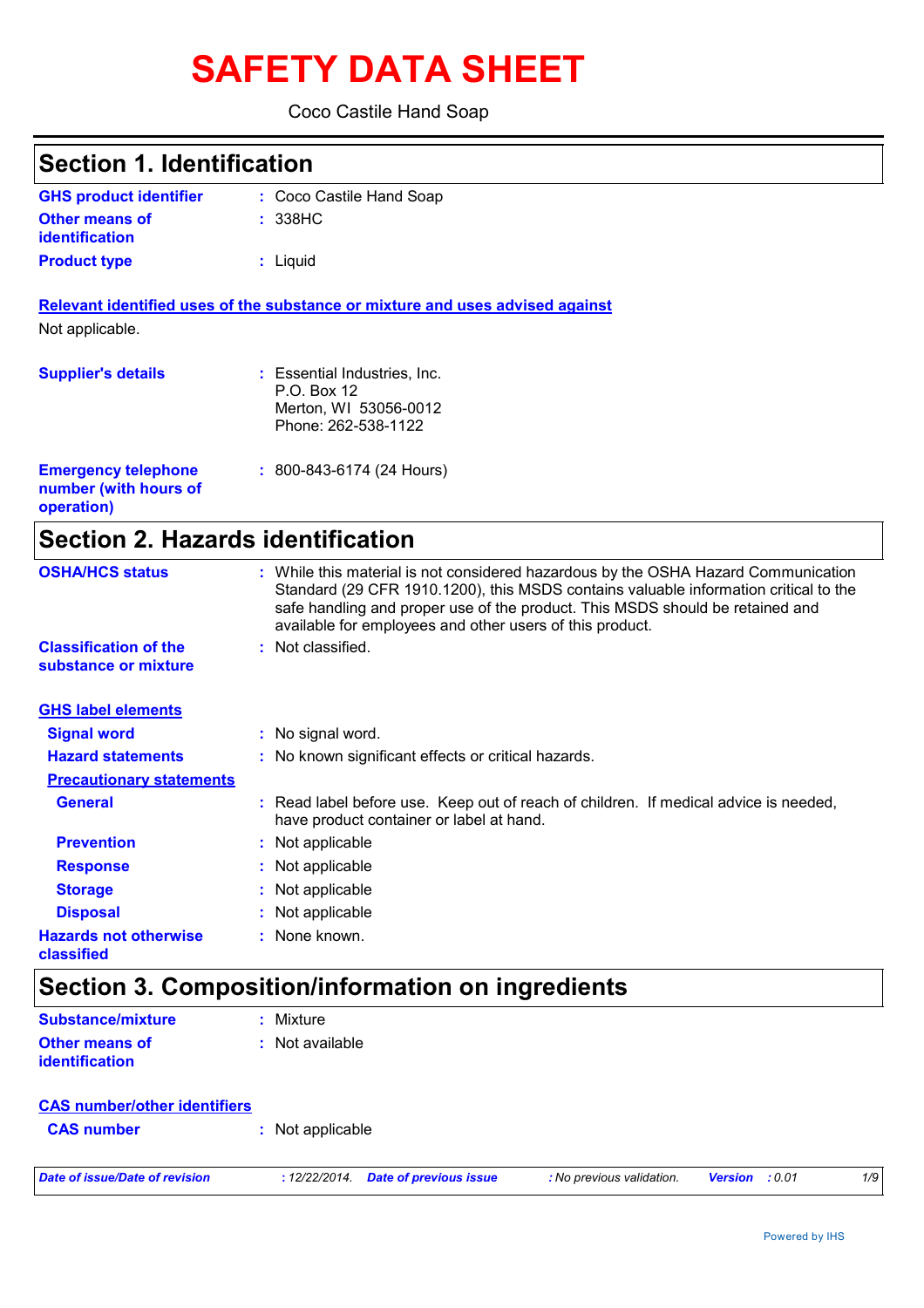## **Section 3. Composition/information on ingredients**

**Product code :** 338HC

Any concentration shown as a range is to protect confidentiality or is due to batch variation.

**There are no ingredients present which, within the current knowledge of the supplier and in the concentrations applicable, are classified as hazardous to health or the environment and hence require reporting in this section. Occupational exposure limits, if available, are listed in Section 8.**

## **Section 4. First aid measures**

### **Description of necessary first aid measures**

| Eye contact         | : Immediately flush eyes with plenty of water, occasionally lifting the upper and lower<br>eyelids. Check for and remove any contact lenses. Get medical attention if irritation<br>occurs.                                                                                                                                                            |
|---------------------|--------------------------------------------------------------------------------------------------------------------------------------------------------------------------------------------------------------------------------------------------------------------------------------------------------------------------------------------------------|
| <b>Inhalation</b>   | : Remove victim to fresh air and keep at rest in a position comfortable for breathing. Get<br>medical attention if symptoms occur.                                                                                                                                                                                                                     |
| <b>Skin contact</b> | : Flush contaminated skin with plenty of water. Remove contaminated clothing and<br>shoes. Get medical attention if symptoms occur.                                                                                                                                                                                                                    |
| <b>Ingestion</b>    | : Wash out mouth with water. Remove victim to fresh air and keep at rest in a position<br>comfortable for breathing. If material has been swallowed and the exposed person is<br>conscious, give small quantities of water to drink. Do not induce vomiting unless<br>directed to do so by medical personnel. Get medical attention if symptoms occur. |

| <b>Most important symptoms/effects, acute and delayed</b> |                                                                                                                                |
|-----------------------------------------------------------|--------------------------------------------------------------------------------------------------------------------------------|
| <b>Potential acute health effects</b>                     |                                                                                                                                |
| <b>Eye contact</b>                                        | : No known significant effects or critical hazards.                                                                            |
| <b>Inhalation</b>                                         | : No known significant effects or critical hazards.                                                                            |
| <b>Skin contact</b>                                       | : No known significant effects or critical hazards.                                                                            |
| <b>Ingestion</b>                                          | : No known significant effects or critical hazards.                                                                            |
| <b>Over-exposure signs/symptoms</b>                       |                                                                                                                                |
| Eye contact                                               | : No specific data.                                                                                                            |
| <b>Inhalation</b>                                         | : No specific data.                                                                                                            |
| <b>Skin contact</b>                                       | : No specific data.                                                                                                            |
| <b>Ingestion</b>                                          | : No specific data.                                                                                                            |
|                                                           | Indication of immediate medical attention and special treatment needed, if necessary                                           |
| Notes to physician                                        | : Treat symptomatically. Contact poison treatment specialist immediately if large<br>quantities have been ingested or inhaled. |
| <b>Specific treatments</b>                                | : No specific treatment.                                                                                                       |
| <b>Protection of first-aiders</b>                         | : No action shall be taken involving any personal risk or without suitable training.                                           |

### **See toxicological information (Section 11)**

## **Section 5. Fire-fighting measures**

| <b>Extinguishing media</b>             |                                                                 |
|----------------------------------------|-----------------------------------------------------------------|
| <b>Suitable extinguishing</b><br>media | : Use an extinguishing agent suitable for the surrounding fire. |
| Unsuitable extinguishing<br>media      | : None known.                                                   |

| Date of issue/Date of revision | : 12/22/2014. Date of previous issue | : No previous validation. | <b>Version</b> : 0.01 | 2/9 |
|--------------------------------|--------------------------------------|---------------------------|-----------------------|-----|
|                                |                                      |                           |                       |     |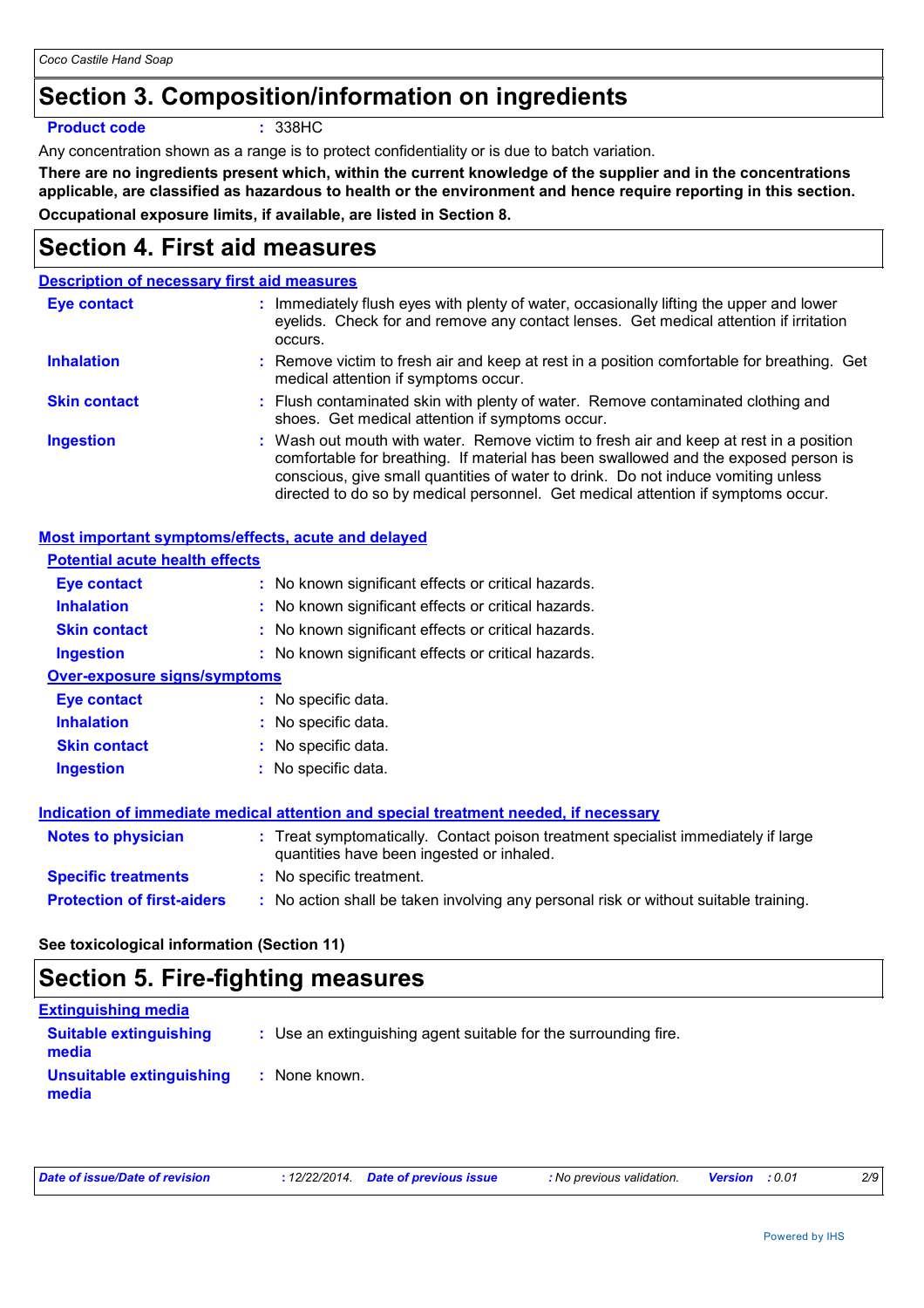## **Section 5. Fire-fighting measures**

| <b>Specific hazards arising</b><br>from the chemical     |    | : In a fire or if heated, a pressure increase will occur and the container may burst.                                                                                                               |
|----------------------------------------------------------|----|-----------------------------------------------------------------------------------------------------------------------------------------------------------------------------------------------------|
| <b>Hazardous thermal</b><br>decomposition products       |    | : No specific data.                                                                                                                                                                                 |
| <b>Special protective actions</b><br>for fire-fighters   |    | : Promptly isolate the scene by removing all persons from the vicinity of the incident if<br>there is a fire. No action shall be taken involving any personal risk or without suitable<br>training. |
| <b>Special protective</b><br>equipment for fire-fighters | ÷. | Fire-fighters should wear appropriate protective equipment and self-contained breathing<br>apparatus (SCBA) with a full face-piece operated in positive pressure mode.                              |

## **Section 6. Accidental release measures**

|                                                                                                  |    | <b>Personal precautions, protective equipment and emergency procedures</b>                                                                                                                                                                                                                                                                                                                                                                                                                                                               |
|--------------------------------------------------------------------------------------------------|----|------------------------------------------------------------------------------------------------------------------------------------------------------------------------------------------------------------------------------------------------------------------------------------------------------------------------------------------------------------------------------------------------------------------------------------------------------------------------------------------------------------------------------------------|
| For non-emergency<br>personnel                                                                   |    | : No action shall be taken involving any personal risk or without suitable training.<br>Evacuate surrounding areas. Keep unnecessary and unprotected personnel from<br>entering. Do not touch or walk through spilled material. Put on appropriate personal<br>protective equipment.                                                                                                                                                                                                                                                     |
| For emergency responders                                                                         | ÷. | If specialised clothing is required to deal with the spillage, take note of any information<br>in Section 8 on suitable and unsuitable materials. See also the information in "For non-<br>emergency personnel".                                                                                                                                                                                                                                                                                                                         |
| <b>Environmental precautions</b><br><b>Methods and materials for containment and cleaning up</b> |    | : Avoid dispersal of spilled material and runoff and contact with soil, waterways, drains<br>and sewers. Inform the relevant authorities if the product has caused environmental<br>pollution (sewers, waterways, soil or air).                                                                                                                                                                                                                                                                                                          |
|                                                                                                  |    |                                                                                                                                                                                                                                                                                                                                                                                                                                                                                                                                          |
| <b>Small spill</b>                                                                               |    | : Stop leak if without risk. Move containers from spill area. Dilute with water and mop up<br>if water-soluble. Alternatively, or if water-insoluble, absorb with an inert dry material and<br>place in an appropriate waste disposal container. Dispose of via a licensed waste<br>disposal contractor.                                                                                                                                                                                                                                 |
| <b>Large spill</b>                                                                               |    | : Stop leak if without risk. Move containers from spill area. Prevent entry into sewers,<br>water courses, basements or confined areas. Wash spillages into an effluent treatment<br>plant or proceed as follows. Contain and collect spillage with non-combustible,<br>absorbent material e.g. sand, earth, vermiculite or diatomaceous earth and place in<br>container for disposal according to local regulations (see Section 13). Dispose of via a<br>licensed waste disposal contractor. Note: see Section 1 for emergency contact |

## **Section 7. Handling and storage**

| <b>Precautions for safe handling</b>                                             |                                                                                                                                                                                                                                                                                                                                                                                                                                                                                            |
|----------------------------------------------------------------------------------|--------------------------------------------------------------------------------------------------------------------------------------------------------------------------------------------------------------------------------------------------------------------------------------------------------------------------------------------------------------------------------------------------------------------------------------------------------------------------------------------|
| <b>Protective measures</b>                                                       | : Put on appropriate personal protective equipment (see Section 8).                                                                                                                                                                                                                                                                                                                                                                                                                        |
| <b>Advice on general</b><br>occupational hygiene                                 | : Eating, drinking and smoking should be prohibited in areas where this material is<br>handled, stored and processed. Workers should wash hands and face before eating,<br>drinking and smoking. Remove contaminated clothing and protective equipment before<br>entering eating areas. See also Section 8 for additional information on hygiene<br>measures.                                                                                                                              |
| <b>Conditions for safe storage,</b><br>including any<br><b>incompatibilities</b> | Store in accordance with local regulations. Store in original container protected from<br>direct sunlight in a dry, cool and well-ventilated area, away from incompatible materials<br>and food and drink. Keep container tightly closed and sealed until ready for use.<br>Containers that have been opened must be carefully resealed and kept upright to<br>prevent leakage. Do not store in unlabeled containers. Use appropriate containment to<br>avoid environmental contamination. |
| Date of issue/Date of revision                                                   | 3/9<br>: 12/22/2014.<br><b>Date of previous issue</b><br>: No previous validation.<br>: 0.01<br><b>Version</b>                                                                                                                                                                                                                                                                                                                                                                             |

information and Section 13 for waste disposal.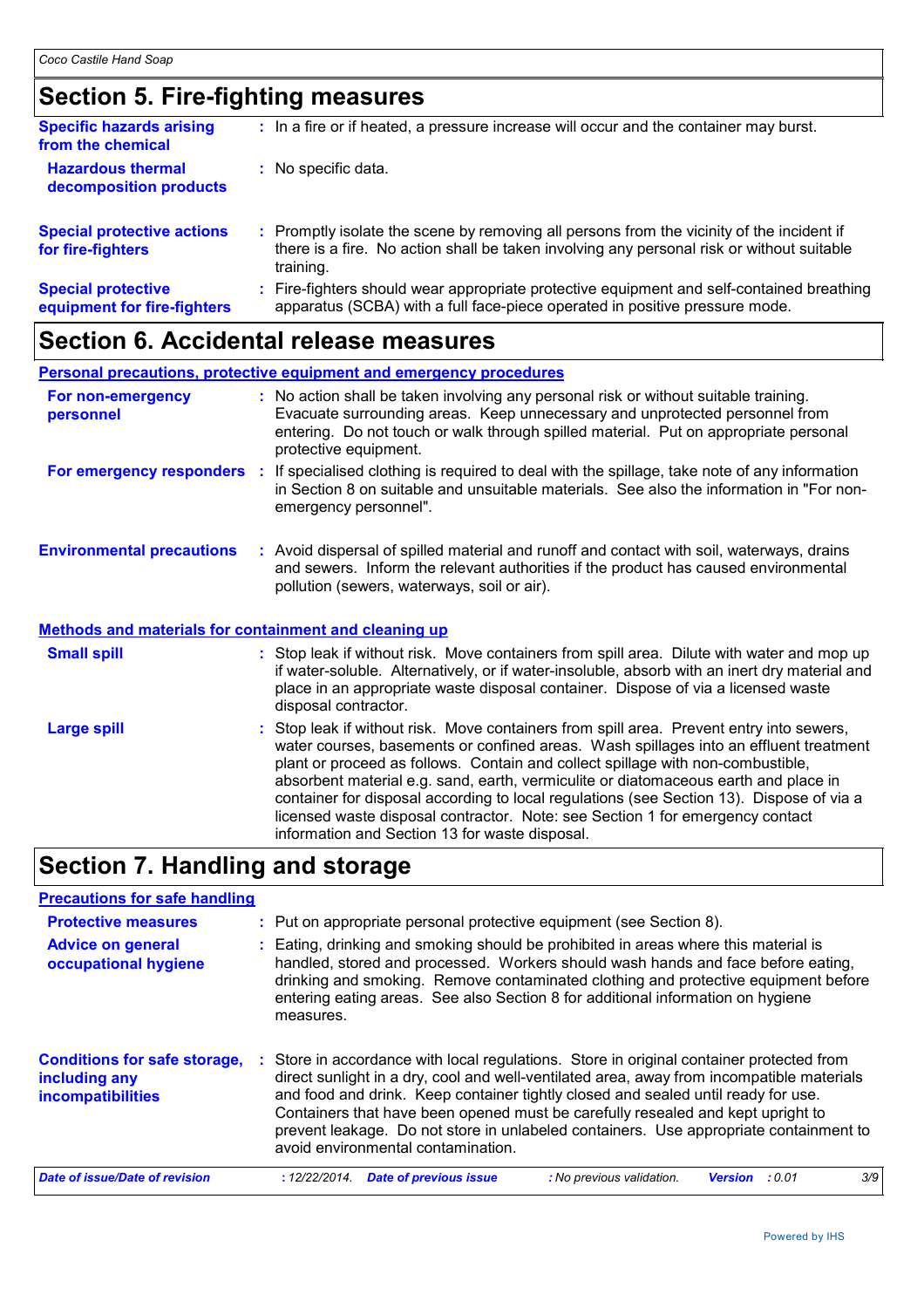## **Section 8. Exposure controls/personal protection**

#### **Control parameters**

### **Occupational exposure limits**

None.

| <b>Appropriate engineering</b><br>controls       | : Good general ventilation should be sufficient to control worker exposure to airborne<br>contaminants.                                                                                                                                                                                                                                                                                           |
|--------------------------------------------------|---------------------------------------------------------------------------------------------------------------------------------------------------------------------------------------------------------------------------------------------------------------------------------------------------------------------------------------------------------------------------------------------------|
| <b>Environmental exposure</b><br><b>controls</b> | : Emissions from ventilation or work process equipment should be checked to ensure<br>they comply with the requirements of environmental protection legislation. In some<br>cases, fume scrubbers, filters or engineering modifications to the process equipment<br>will be necessary to reduce emissions to acceptable levels.                                                                   |
| <b>Individual protection measures</b>            |                                                                                                                                                                                                                                                                                                                                                                                                   |
| <b>Hygiene measures</b>                          | : Wash hands, forearms and face thoroughly after handling chemical products, before<br>eating, smoking and using the lavatory and at the end of the working period.<br>Appropriate techniques should be used to remove potentially contaminated clothing.<br>Wash contaminated clothing before reusing. Ensure that eyewash stations and safety<br>showers are close to the workstation location. |
| <b>Eye/face protection</b>                       | : Safety eyewear complying with an approved standard should be used when a risk<br>assessment indicates this is necessary to avoid exposure to liquid splashes, mists,<br>gases or dusts. If contact is possible, the following protection should be worn, unless<br>the assessment indicates a higher degree of protection: safety glasses with side-<br>shields.                                |
| <b>Skin protection</b>                           |                                                                                                                                                                                                                                                                                                                                                                                                   |
| <b>Hand protection</b>                           | : Chemical-resistant, impervious gloves complying with an approved standard should be<br>worn at all times when handling chemical products if a risk assessment indicates this is<br>necessary.                                                                                                                                                                                                   |
| <b>Body protection</b>                           | : Personal protective equipment for the body should be selected based on the task being<br>performed and the risks involved and should be approved by a specialist before<br>handling this product.                                                                                                                                                                                               |
| <b>Other skin protection</b>                     | : Appropriate footwear and any additional skin protection measures should be selected<br>based on the task being performed and the risks involved and should be approved by a<br>specialist before handling this product.                                                                                                                                                                         |
| <b>Respiratory protection</b>                    | : Use a properly fitted, air-purifying or air-fed respirator complying with an approved<br>standard if a risk assessment indicates this is necessary. Respirator selection must be<br>based on known or anticipated exposure levels, the hazards of the product and the safe<br>working limits of the selected respirator.                                                                        |

## **Section 9. Physical and chemical properties**

| <b>Appearance</b>                |                                                       |
|----------------------------------|-------------------------------------------------------|
| <b>Physical state</b>            | : Liquid                                              |
| <b>Color</b>                     | : Yellow/ Green                                       |
| <b>Odor</b>                      | $:$ Bland                                             |
| <b>Odor threshold</b>            | $\cdot$ Not available                                 |
| рH                               | $: 9.5 \text{ to } 10$                                |
| <b>Melting point</b>             | : $0^{\circ}$ C (32 $^{\circ}$ F)                     |
| <b>Boiling point</b>             | : $100^{\circ}$ C (212 $^{\circ}$ F)                  |
| <b>Flash point</b>               | : Closed cup: $>93.334^{\circ}$ C ( $>200^{\circ}$ F) |
| <b>Evaporation rate</b>          | $:$ Not available                                     |
| <b>Flammability (solid, gas)</b> | $:$ Not available                                     |

|  |  | Date of issue/Date of revision |
|--|--|--------------------------------|
|  |  |                                |

*Date of issue/Date of revision* **:** *12/22/2014. Date of previous issue : No previous validation. Version : 0.01 4/9*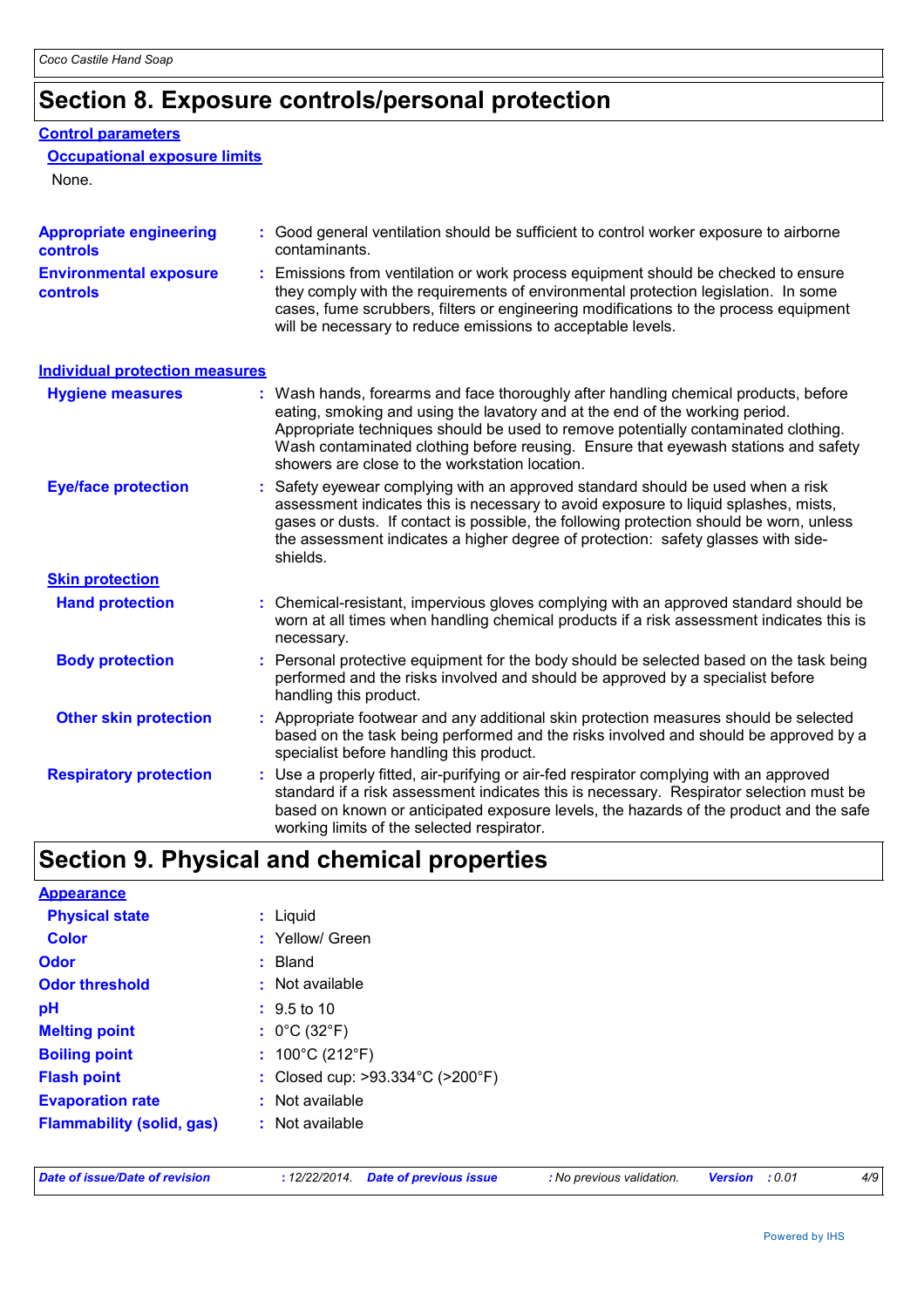## **Section 9. Physical and chemical properties**

| <b>Lower and upper explosive : Not available</b><br>(flammable) limits |                                                                                                                                                |
|------------------------------------------------------------------------|------------------------------------------------------------------------------------------------------------------------------------------------|
| <b>Vapor pressure</b>                                                  | $:$ <4 kPa (<30 mm Hg) [room temperature]                                                                                                      |
| <b>Vapor density</b>                                                   | : $<$ 1 [Air = 1]                                                                                                                              |
| <b>Specific gravity</b>                                                | : $1.01$ g/cm <sup>3</sup>                                                                                                                     |
| <b>Solubility</b>                                                      | $:$ Not available                                                                                                                              |
|                                                                        |                                                                                                                                                |
| <b>Partition coefficient: n-</b><br>octanol/water                      | $:$ Not available                                                                                                                              |
| <b>Auto-ignition temperature</b>                                       | $:$ Not available                                                                                                                              |
| <b>Viscosity</b>                                                       | $:$ Not available                                                                                                                              |
| <b>VOC content</b>                                                     | $: 0\%$                                                                                                                                        |
|                                                                        | VOCs are calculated following the requirements under 40 CFR, Part 59, Subpart C for Consumer Products and Subpart D for Architectural Coatings |

## **Section 10. Stability and reactivity**

| <b>Reactivity</b>                                   | : No specific test data related to reactivity available for this product or its ingredients.              |
|-----------------------------------------------------|-----------------------------------------------------------------------------------------------------------|
| <b>Chemical stability</b>                           | : The product is stable.                                                                                  |
| <b>Possibility of hazardous</b><br><b>reactions</b> | : Under normal conditions of storage and use, hazardous reactions will not occur.                         |
| <b>Conditions to avoid</b>                          | : No specific data.                                                                                       |
| <b>Incompatible materials</b>                       | : No specific data.                                                                                       |
| <b>Hazardous decomposition</b><br>products          | : Under normal conditions of storage and use, hazardous decomposition products should<br>not be produced. |

## **Section 11. Toxicological information**

### **Information on toxicological effects**

**Acute toxicity** Not available.

**Irritation/Corrosion**

Not available.

### **Sensitization**

Not available.

### **Mutagenicity**

Not available.

### **Carcinogenicity**

Not available.

## **Reproductive toxicity**

Not available.

### **Teratogenicity**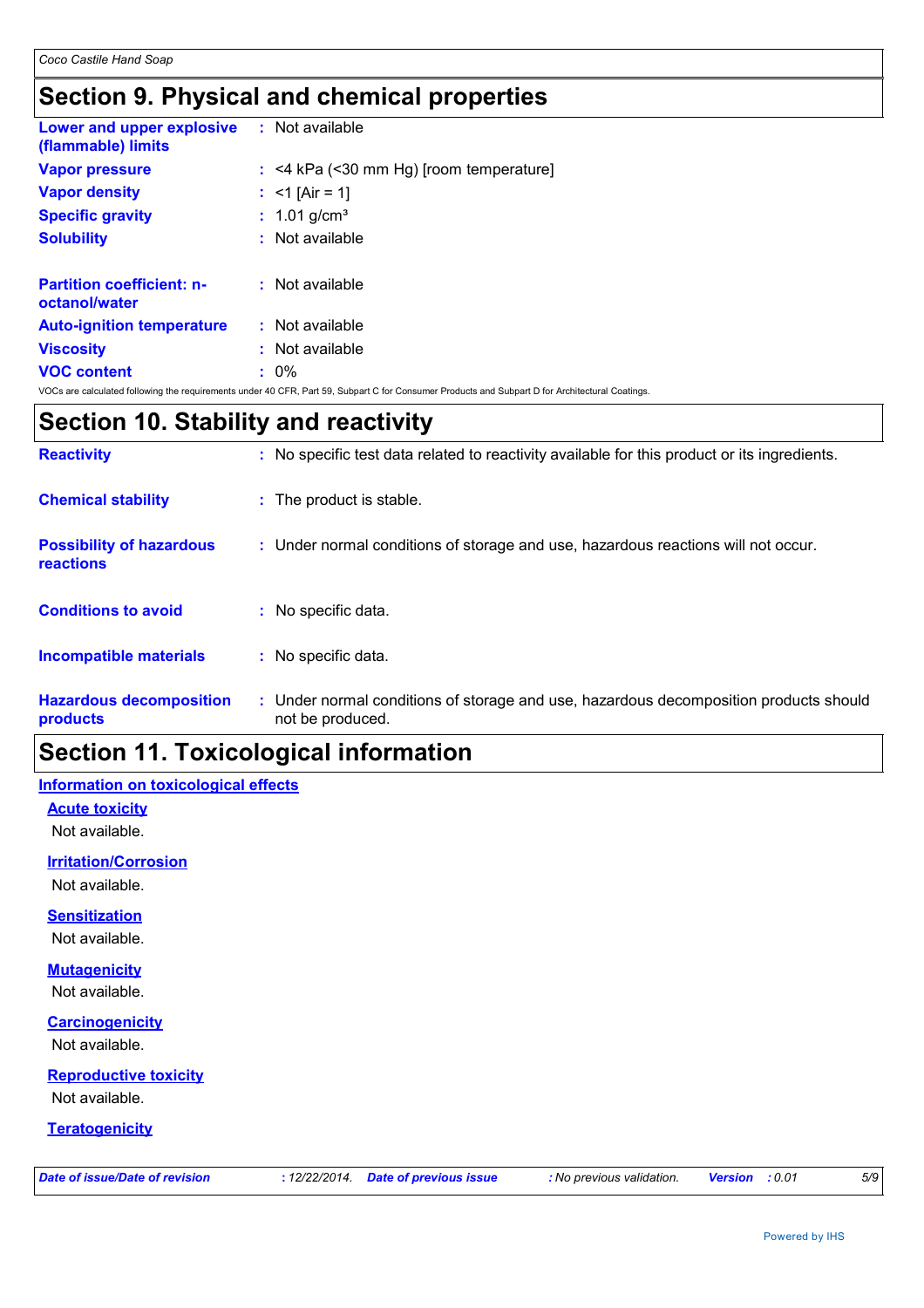## **Section 11. Toxicological information**

| Not available.                                                              |                                                                                          |  |  |  |
|-----------------------------------------------------------------------------|------------------------------------------------------------------------------------------|--|--|--|
|                                                                             |                                                                                          |  |  |  |
| <b>Specific target organ toxicity (single exposure)</b><br>Not available.   |                                                                                          |  |  |  |
|                                                                             |                                                                                          |  |  |  |
| <b>Specific target organ toxicity (repeated exposure)</b><br>Not available. |                                                                                          |  |  |  |
|                                                                             |                                                                                          |  |  |  |
| <b>Aspiration hazard</b><br>Not available.                                  |                                                                                          |  |  |  |
|                                                                             |                                                                                          |  |  |  |
| <b>Information on the likely</b>                                            | : Not available                                                                          |  |  |  |
| routes of exposure                                                          |                                                                                          |  |  |  |
| <b>Potential acute health effects</b>                                       |                                                                                          |  |  |  |
| <b>Eye contact</b>                                                          | : No known significant effects or critical hazards.                                      |  |  |  |
| <b>Inhalation</b>                                                           | : No known significant effects or critical hazards.                                      |  |  |  |
| <b>Skin contact</b>                                                         | : No known significant effects or critical hazards.                                      |  |  |  |
| <b>Ingestion</b>                                                            | : No known significant effects or critical hazards.                                      |  |  |  |
|                                                                             | <b>Symptoms related to the physical, chemical and toxicological characteristics</b>      |  |  |  |
| <b>Eye contact</b>                                                          | : No specific data.                                                                      |  |  |  |
| <b>Inhalation</b>                                                           | : No specific data.                                                                      |  |  |  |
| <b>Skin contact</b>                                                         | : No specific data.                                                                      |  |  |  |
| <b>Ingestion</b>                                                            | : No specific data.                                                                      |  |  |  |
|                                                                             |                                                                                          |  |  |  |
|                                                                             | Delayed and immediate effects and also chronic effects from short and long term exposure |  |  |  |
| <b>Short term exposure</b>                                                  |                                                                                          |  |  |  |
| <b>Potential immediate</b>                                                  | : Not available                                                                          |  |  |  |
| effects                                                                     |                                                                                          |  |  |  |
| <b>Potential delayed effects</b>                                            | : Not available                                                                          |  |  |  |
| <b>Long term exposure</b>                                                   |                                                                                          |  |  |  |
| <b>Potential immediate</b><br>effects                                       | : Not available                                                                          |  |  |  |
| <b>Potential delayed effects</b>                                            | : Not available                                                                          |  |  |  |
| <b>Potential chronic health effects</b>                                     |                                                                                          |  |  |  |
| Not available.                                                              |                                                                                          |  |  |  |
| <b>General</b>                                                              | No known significant effects or critical hazards.                                        |  |  |  |
| <b>Carcinogenicity</b>                                                      | No known significant effects or critical hazards.                                        |  |  |  |
| <b>Mutagenicity</b>                                                         | No known significant effects or critical hazards.                                        |  |  |  |
| <b>Teratogenicity</b>                                                       | No known significant effects or critical hazards.                                        |  |  |  |
| <b>Developmental effects</b>                                                | No known significant effects or critical hazards.                                        |  |  |  |
| <b>Fertility effects</b>                                                    | : No known significant effects or critical hazards.                                      |  |  |  |
|                                                                             |                                                                                          |  |  |  |

#### **Numerical measures of toxicity**

Not available. **Acute toxicity estimates**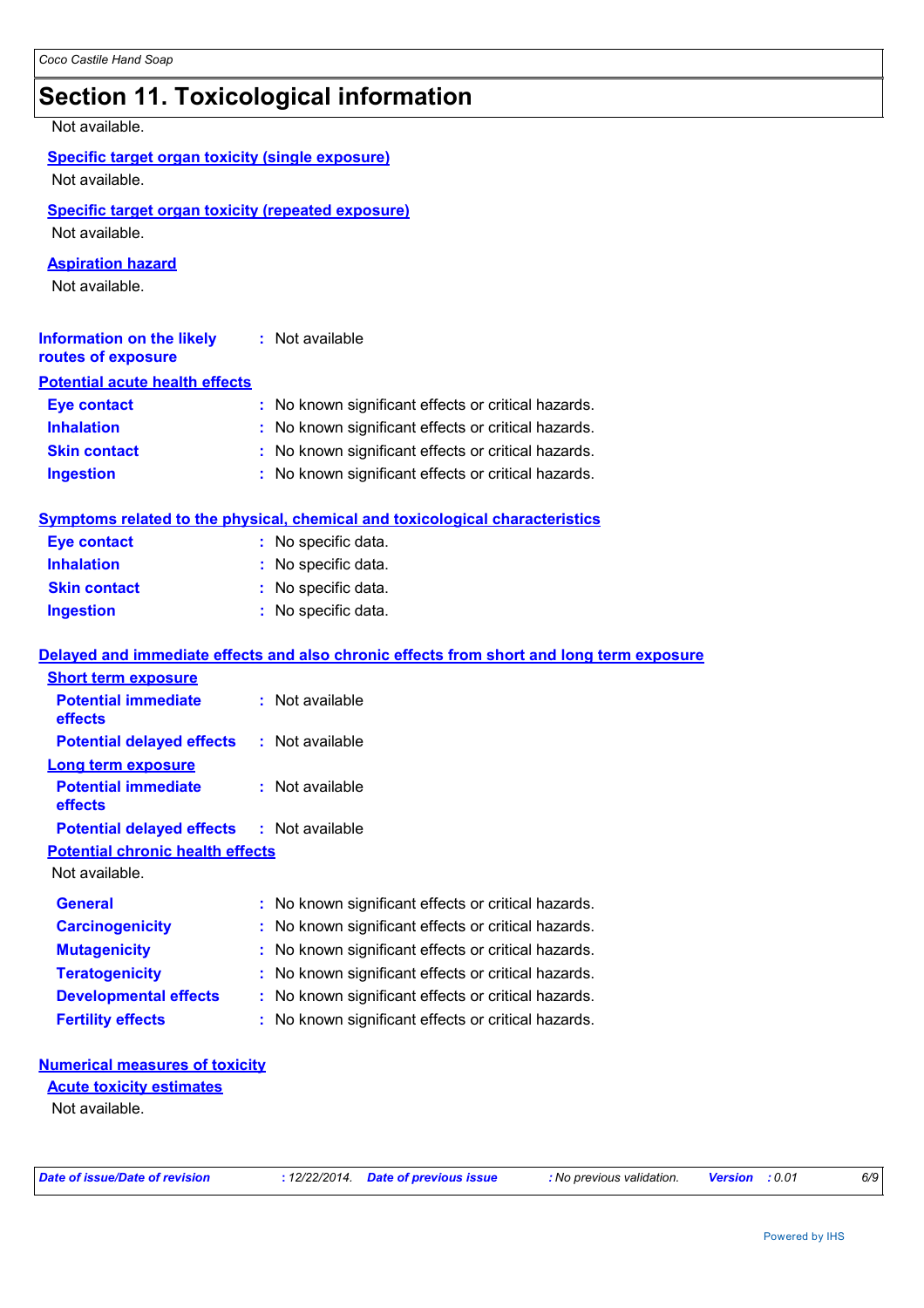## **Section 11. Toxicological information**

## **Section 12. Ecological information**

#### **Toxicity**

Not available.

### **Persistence and degradability**

Not available.

### **Bioaccumulative potential**

Not available.

г

| <b>Mobility in soil</b>                               |                 |  |
|-------------------------------------------------------|-----------------|--|
| <b>Soil/water partition</b><br>coefficient $(K_{oc})$ | : Not available |  |

**Other adverse effects** : No known significant effects or critical hazards.

| <b>Section 13. Disposal considerations</b> |                                                                                                                                                                                                                                                                                                                                                                                                                                                                                                                                                                                                                                                                                                                                                                                                                                                                                                                            |  |
|--------------------------------------------|----------------------------------------------------------------------------------------------------------------------------------------------------------------------------------------------------------------------------------------------------------------------------------------------------------------------------------------------------------------------------------------------------------------------------------------------------------------------------------------------------------------------------------------------------------------------------------------------------------------------------------------------------------------------------------------------------------------------------------------------------------------------------------------------------------------------------------------------------------------------------------------------------------------------------|--|
| <b>Disposal methods</b>                    | : The generation of waste should be avoided or minimized wherever possible. Disposal<br>of this product, solutions and any by-products should at all times comply with the<br>requirements of environmental protection and waste disposal legislation and any<br>regional local authority requirements. Dispose of surplus and non-recyclable products<br>via a licensed waste disposal contractor. Waste should not be disposed of untreated to<br>the sewer unless fully compliant with the requirements of all authorities with jurisdiction.<br>Waste packaging should be recycled. Incineration or landfill should only be considered<br>when recycling is not feasible. This material and its container must be disposed of in a<br>safe way. Empty containers or liners may retain some product residues. Avoid<br>dispersal of spilled material and runoff and contact with soil, waterways, drains and<br>sewers. |  |

## **Section 14. Transport information**

|                                      | <b>DOT Classification</b> | <b>IMDG</b>   | <b>IATA</b>                  |
|--------------------------------------|---------------------------|---------------|------------------------------|
| <b>UN number</b>                     | Not regulated             | Not regulated | Not regulated                |
| <b>UN proper shipping</b><br>name    | $\overline{\phantom{a}}$  |               | $\blacksquare$               |
| <b>Transport hazard</b><br>class(es) | $\overline{\phantom{a}}$  |               | -                            |
| <b>Packing group</b>                 | $\overline{\phantom{a}}$  |               | $\qquad \qquad \blacksquare$ |
| Environmental<br>hazards             | No.                       | No.           | No.                          |
| <b>Additional</b><br>information     | $\overline{\phantom{0}}$  |               | $\blacksquare$               |

| Date of issue/Date of revision | : 12/22/2014 Date of previous issue | : No previous validation. | <b>Version</b> : 0.01 |  |
|--------------------------------|-------------------------------------|---------------------------|-----------------------|--|
|--------------------------------|-------------------------------------|---------------------------|-----------------------|--|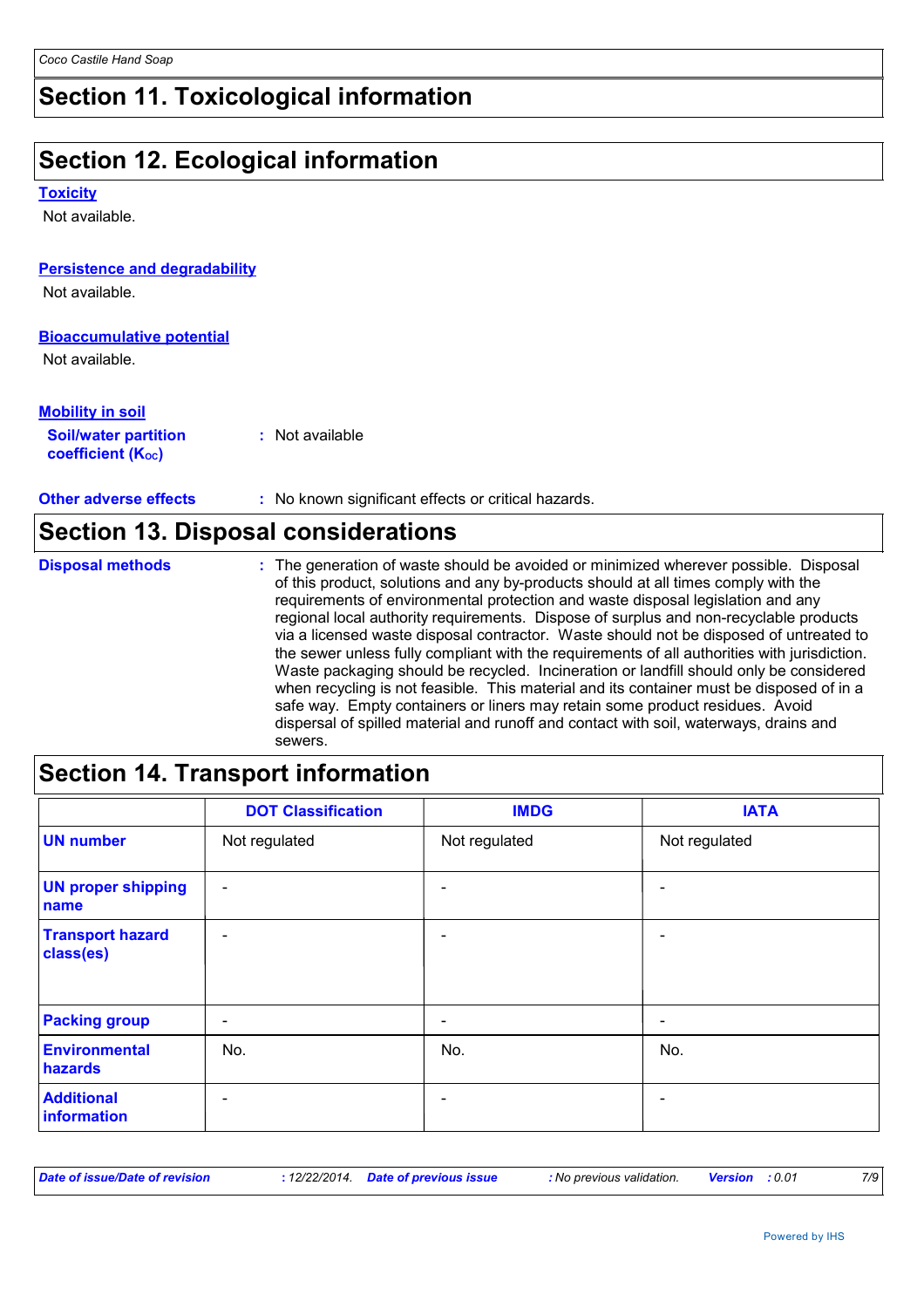### **Section 14. Transport information**

| Special precautions for user : Transport within user's premises: always transport in closed containers that are<br>upright and secure. Ensure that persons transporting the product know what to do in the<br>event of an accident or spillage. |
|-------------------------------------------------------------------------------------------------------------------------------------------------------------------------------------------------------------------------------------------------|
|                                                                                                                                                                                                                                                 |

#### **Transport in bulk according :** Not available. **to Annex II of MARPOL 73/78 and the IBC Code**

### **Section 15. Regulatory information**

**U.S. Federal regulations : United States inventory (TSCA 8b)**: All components are listed or exempted.

**Clean Air Act Section 112 (b) Hazardous Air Pollutants (HAPs) :** Not listed **SARA 311/312 Classification :** Not applicable No products were found. **Composition/information on ingredients**

### **State regulations**

**International regulations**

**Canada inventory :** All components are listed or exempted.

### **Section 16. Other information**

#### **Hazardous Material Information System (U.S.A.)**



**Caution: HMIS® ratings are based on a 0-4 rating scale, with 0 representing minimal hazards or risks, and 4 representing significant hazards or risks Although HMIS® ratings are not required on SDSs under 29 CFR 1910. 1200, the preparer may choose to provide them. HMIS® ratings are to be used with a fully implemented HMIS® program. HMIS® is a registered mark of the National Paint & Coatings Association (NPCA). HMIS® materials may be purchased exclusively from J. J. Keller (800) 327-6868.**

**The customer is responsible for determining the PPE code for this material.**

**National Fire Protection Association (U.S.A.)**



**Reprinted with permission from NFPA 704-2001, Identification of the Hazards of Materials for Emergency Response Copyright ©1997, National Fire Protection Association, Quincy, MA 02269. This reprinted material is not the complete and official position of the National Fire Protection Association, on the referenced subject which is represented only by the standard in its entirety.**

| Date of issue/Date of revision |  | : 12/22/2014 Date of previous issue | : No previous validation. | <b>Version</b> : 0.01 |  | 8/9 |
|--------------------------------|--|-------------------------------------|---------------------------|-----------------------|--|-----|
|--------------------------------|--|-------------------------------------|---------------------------|-----------------------|--|-----|